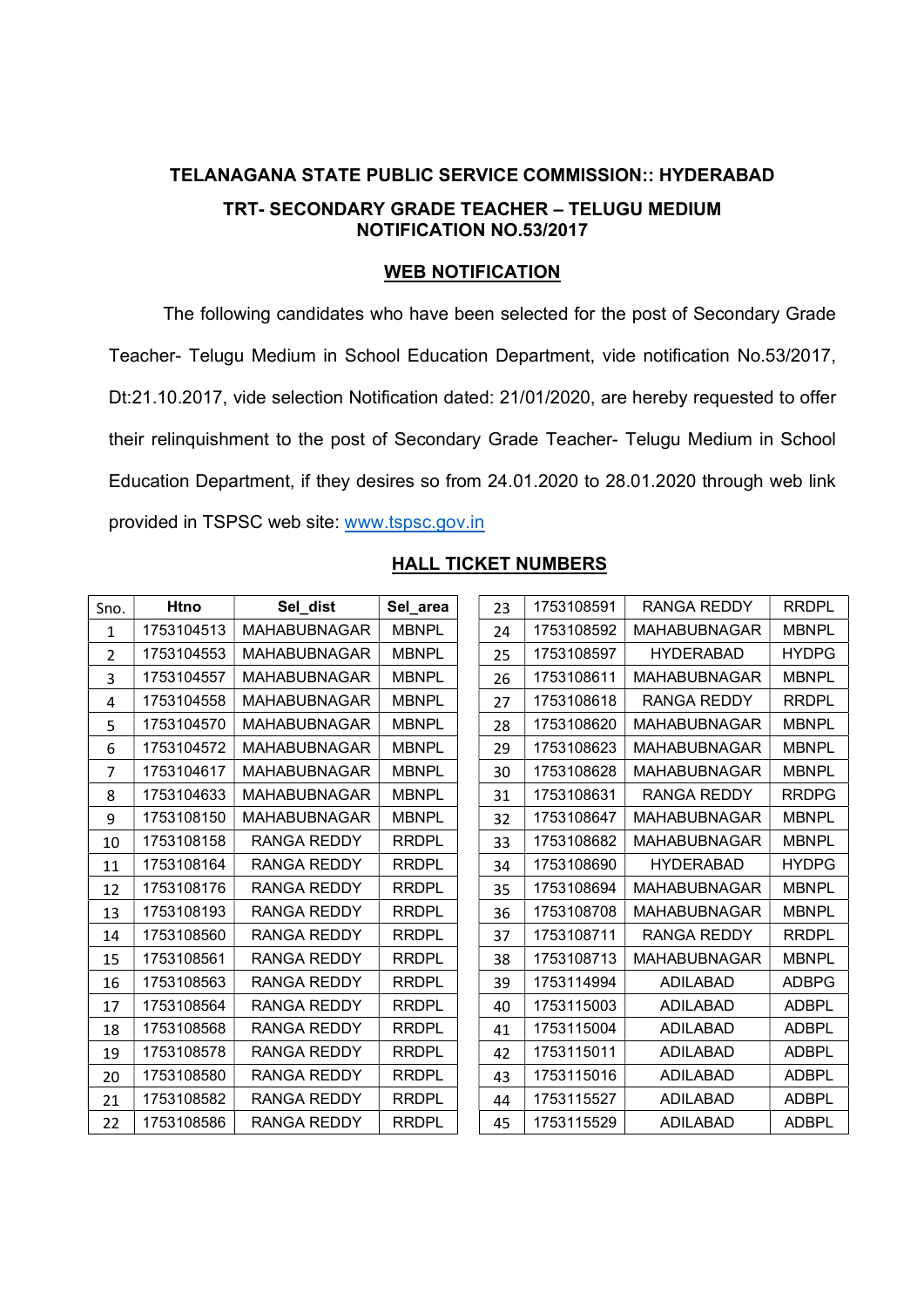| 46 | 1753116185 | ADILABAD            | <b>ADBPL</b> | 87  | 1753127671 | <b>NIZAMABAD</b>   | <b>NZBPL</b> |
|----|------------|---------------------|--------------|-----|------------|--------------------|--------------|
| 47 | 1753116899 | <b>RANGA REDDY</b>  | <b>RRDPL</b> | 88  | 1753127897 | <b>ADILABAD</b>    | <b>ADBPL</b> |
| 48 | 1753116912 | <b>RANGA REDDY</b>  | <b>RRDPL</b> | 89  | 1753134619 | WARANGAL           | <b>WGLPG</b> |
| 49 | 1753116926 | <b>RANGA REDDY</b>  | <b>RRDPL</b> | 90  | 1753134633 | <b>MEDAK</b>       | <b>MDKPG</b> |
| 50 | 1753116928 | RANGA REDDY         | <b>RRDPL</b> | 91  | 1753134653 | <b>WARANGAL</b>    | <b>WGLPG</b> |
| 51 | 1753116933 | <b>RANGA REDDY</b>  | <b>RRDPL</b> | 92  | 1753134688 | WARANGAL           | <b>WGLPG</b> |
| 52 | 1753116940 | <b>HYDERABAD</b>    | <b>HYDPG</b> | 93  | 1753134761 | <b>WARANGAL</b>    | <b>WGLPG</b> |
| 53 | 1753116997 | <b>HYDERABAD</b>    | <b>HYDPG</b> | 94  | 1753137214 | <b>HYDERABAD</b>   | <b>HYDPG</b> |
| 54 | 1753119522 | <b>KHAMMAM</b>      | <b>KMMPL</b> | 95  | 1753137240 | <b>HYDERABAD</b>   | <b>HYDPG</b> |
| 55 | 1753124078 | <b>ADILABAD</b>     | <b>ADBPL</b> | 96  | 1753137363 | <b>RANGA REDDY</b> | <b>RRDPL</b> |
| 56 | 1753124080 | <b>HYDERABAD</b>    | <b>HYDPG</b> | 97  | 1753137592 | <b>HYDERABAD</b>   | <b>HYDPG</b> |
| 57 | 1753124082 | <b>ADILABAD</b>     | <b>ADBPL</b> | 98  | 1753137601 | <b>HYDERABAD</b>   | <b>HYDPG</b> |
| 58 | 1753124091 | <b>ADILABAD</b>     | <b>ADBPL</b> | 99  | 1753137608 | <b>HYDERABAD</b>   | <b>HYDPG</b> |
| 59 | 1753124095 | ADILABAD            | <b>ADBPL</b> | 100 | 1753139924 | <b>KARIMNAGAR</b>  | <b>KRMPG</b> |
| 60 | 1753124102 | <b>ADILABAD</b>     | <b>ADBPL</b> | 101 | 1753139941 | <b>KARIMNAGAR</b>  | <b>KRMPG</b> |
| 61 | 1753124104 | <b>ADILABAD</b>     | <b>ADBPL</b> | 102 | 1753139949 | <b>KARIMNAGAR</b>  | <b>KRMPG</b> |
| 62 | 1753124105 | <b>ADILABAD</b>     | <b>ADBPL</b> | 103 | 1753144897 | <b>MEDAK</b>       | <b>MDKPL</b> |
| 63 | 1753124111 | <b>ADILABAD</b>     | <b>ADBPL</b> | 104 | 1753146961 | <b>NIZAMABAD</b>   | <b>NZBPL</b> |
| 64 | 1753124112 | <b>ADILABAD</b>     | <b>ADBPL</b> | 105 | 1753146980 | <b>MEDAK</b>       | <b>MDKPL</b> |
| 65 | 1753124114 | <b>ADILABAD</b>     | <b>ADBPL</b> | 106 | 1753146986 | <b>MEDAK</b>       | <b>MDKPL</b> |
| 66 | 1753124117 | <b>ADILABAD</b>     | <b>ADBPL</b> | 107 | 1753146998 | <b>MEDAK</b>       | <b>MDKPL</b> |
| 67 | 1753124122 | <b>ADILABAD</b>     | <b>ADBPL</b> | 108 | 1753147000 | <b>MEDAK</b>       | <b>MDKPL</b> |
| 68 | 1753124123 | <b>ADILABAD</b>     | <b>ADBPL</b> | 109 | 1753147001 | <b>MEDAK</b>       | <b>MDKPL</b> |
| 69 | 1753124131 | <b>ADILABAD</b>     | <b>ADBPL</b> | 110 | 1753147766 | <b>MEDAK</b>       | <b>MDKPL</b> |
| 70 | 1753124133 | <b>ADILABAD</b>     | <b>ADBPL</b> | 111 | 1753147775 | <b>MEDAK</b>       | <b>MDKPL</b> |
| 71 | 1753124644 | <b>RANGA REDDY</b>  | <b>RRDPL</b> | 112 | 1753147787 | <b>MEDAK</b>       | <b>MDKPL</b> |
| 72 | 1753124646 | WARANGAL            | <b>WGLPG</b> | 113 | 1753147795 | <b>MEDAK</b>       | <b>MDKPL</b> |
| 73 | 1753124696 | <b>WARANGAL</b>     | <b>WGLPG</b> | 114 | 1753147806 | <b>MEDAK</b>       | <b>MDKPL</b> |
| 74 | 1753124698 | <b>WARANGAL</b>     | <b>WGLPG</b> | 115 | 1753147808 | <b>MEDAK</b>       | <b>MDKPL</b> |
| 75 | 1753124701 | <b>HYDERABAD</b>    | <b>HYDPG</b> | 116 | 1753147814 | <b>MEDAK</b>       | <b>MDKPL</b> |
| 76 | 1753124704 | WARANGAL            | <b>WGLPG</b> | 117 | 1753147816 | <b>NIZAMABAD</b>   | <b>NZBPL</b> |
| 77 | 1753124713 | <b>MEDAK</b>        | <b>MDKPL</b> | 118 | 1753147818 | <b>NIZAMABAD</b>   | <b>NZBPL</b> |
| 78 | 1753124715 | WARANGAL            | <b>WGLPG</b> | 119 | 1753147820 | MEDAK              | <b>MDKPL</b> |
| 79 | 1753127436 | <b>MAHABUBNAGAR</b> | <b>MBNPL</b> | 120 | 1753147826 | <b>MEDAK</b>       | <b>MDKPL</b> |
| 80 | 1753127445 | <b>ADILABAD</b>     | <b>ADBPG</b> | 121 | 1753147829 | <b>MEDAK</b>       | <b>MDKPL</b> |
| 81 | 1753127448 | <b>MAHABUBNAGAR</b> | <b>MBNPL</b> | 122 | 1753147833 | <b>NIZAMABAD</b>   | <b>NZBPL</b> |
| 82 | 1753127455 | <b>MEDAK</b>        | <b>MDKPL</b> | 123 | 1753147835 | <b>MEDAK</b>       | <b>MDKPL</b> |
| 83 | 1753127487 | <b>WARANGAL</b>     | <b>WGLPG</b> | 124 | 1753147838 | <b>MEDAK</b>       | <b>MDKPL</b> |
| 84 | 1753127488 | <b>ADILABAD</b>     | <b>ADBPL</b> | 125 | 1753147840 | <b>MEDAK</b>       | <b>MDKPL</b> |
| 85 | 1753127502 | <b>MAHABUBNAGAR</b> | <b>MBNPG</b> | 126 | 1753147848 | <b>ADILABAD</b>    | <b>ADBPL</b> |
| 86 | 1753127529 | <b>MEDAK</b>        | <b>MDKPL</b> | 127 | 1753147849 | <b>MEDAK</b>       | <b>MDKPL</b> |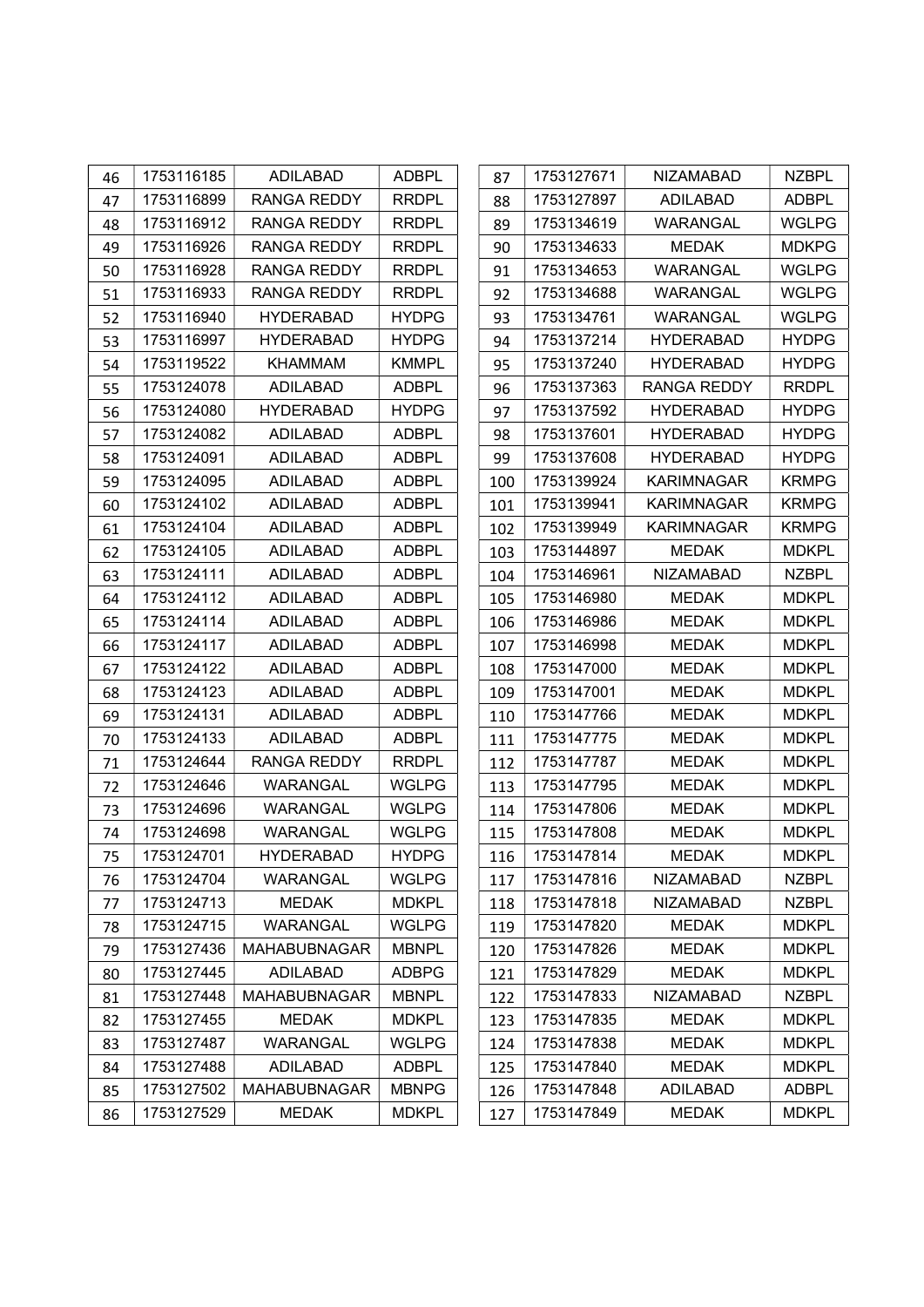| 128 | 1753147851 | <b>MEDAK</b>        | <b>MDKPL</b> | 169 | 1753156211 | <b>MEDAK</b>    | <b>MDKPL</b> |
|-----|------------|---------------------|--------------|-----|------------|-----------------|--------------|
| 129 | 1753147857 | <b>MAHABUBNAGAR</b> | <b>MBNPL</b> | 170 | 1753156260 | <b>MEDAK</b>    | <b>MDKPL</b> |
| 130 | 1753147860 | <b>MEDAK</b>        | <b>MDKPL</b> | 171 | 1753156431 | <b>MEDAK</b>    | <b>MDKPG</b> |
| 131 | 1753147861 | <b>MEDAK</b>        | <b>MDKPL</b> | 172 | 1753156432 | <b>MEDAK</b>    | <b>MDKPL</b> |
| 132 | 1753147867 | <b>MEDAK</b>        | <b>MDKPL</b> | 173 | 1753110254 | <b>KHAMMAM</b>  | <b>KMMAL</b> |
| 133 | 1753147868 | <b>MEDAK</b>        | <b>MDKPL</b> | 174 | 1753110264 | KHAMMAM         | <b>KMMAL</b> |
| 134 | 1753147873 | <b>NIZAMABAD</b>    | <b>NZBPL</b> | 175 | 1753110272 | <b>KHAMMAM</b>  | <b>KMMAL</b> |
| 135 | 1753147881 | <b>MEDAK</b>        | <b>MDKPL</b> | 176 | 1753110325 | <b>KHAMMAM</b>  | <b>KMMAL</b> |
| 136 | 1753147883 | <b>MEDAK</b>        | <b>MDKPL</b> | 177 | 1753110329 | <b>KHAMMAM</b>  | <b>KMMAL</b> |
| 137 | 1753148573 | <b>MAHABUBNAGAR</b> | <b>MBNPL</b> | 178 | 1753110335 | <b>KHAMMAM</b>  | <b>KMMAL</b> |
| 138 | 1753148592 | <b>MAHABUBNAGAR</b> | <b>MBNPG</b> | 179 | 1753110340 | <b>KHAMMAM</b>  | <b>KMMAL</b> |
| 139 | 1753148597 | <b>MAHABUBNAGAR</b> | <b>MBNPL</b> | 180 | 1753110565 | <b>KHAMMAM</b>  | <b>KMMAL</b> |
| 140 | 1753148602 | <b>MAHABUBNAGAR</b> | <b>MBNPL</b> | 181 | 1753110570 | <b>KHAMMAM</b>  | <b>KMMAL</b> |
| 141 | 1753148636 | <b>MAHABUBNAGAR</b> | <b>MBNPL</b> | 182 | 1753110738 | <b>KHAMMAM</b>  | <b>KMMAL</b> |
| 142 | 1753149040 | <b>MAHABUBNAGAR</b> | <b>MBNPL</b> | 183 | 1753110740 | KHAMMAM         | <b>KMMAL</b> |
| 143 | 1753149054 | <b>MAHABUBNAGAR</b> | <b>MBNPL</b> | 184 | 1753110750 | KHAMMAM         | KMMAL        |
| 144 | 1753150730 | <b>MAHABUBNAGAR</b> | <b>MBNPL</b> | 185 | 1753111366 | <b>KHAMMAM</b>  | <b>KMMAL</b> |
| 145 | 1753150765 | <b>MEDAK</b>        | <b>MDKPL</b> | 186 | 1753111367 | KHAMMAM         | <b>KMMAL</b> |
| 146 | 1753150780 | <b>NIZAMABAD</b>    | <b>NZBPL</b> | 187 | 1753115440 | <b>ADILABAD</b> | <b>ADBAL</b> |
| 147 | 1753150802 | <b>ADILABAD</b>     | <b>ADBPL</b> | 188 | 1753115506 | <b>ADILABAD</b> | <b>ADBAL</b> |
| 148 | 1753150811 | <b>MAHABUBNAGAR</b> | <b>MBNPL</b> | 189 | 1753119103 | <b>KHAMMAM</b>  | <b>KMMAL</b> |
| 149 | 1753151218 | <b>MAHABUBNAGAR</b> | <b>MBNPL</b> | 190 | 1753119106 | KHAMMAM         | <b>KMMAL</b> |
| 150 | 1753156074 | <b>NIZAMABAD</b>    | <b>NZBPL</b> | 191 | 1753119107 | <b>KHAMMAM</b>  | <b>KMMAL</b> |
| 151 | 1753156085 | <b>NIZAMABAD</b>    | <b>NZBPL</b> | 192 | 1753119108 | <b>KHAMMAM</b>  | <b>KMMAL</b> |
| 152 | 1753156087 | <b>MEDAK</b>        | <b>MDKPL</b> | 193 | 1753119111 | <b>KHAMMAM</b>  | <b>KMMAL</b> |
| 153 | 1753156088 | <b>NIZAMABAD</b>    | <b>NZBPL</b> | 194 | 1753119115 | <b>KHAMMAM</b>  | <b>KMMAL</b> |
| 154 | 1753156106 | <b>MEDAK</b>        | <b>MDKPL</b> | 195 | 1753119134 | <b>KHAMMAM</b>  | <b>KMMAL</b> |
| 155 | 1753156107 | <b>MEDAK</b>        | <b>MDKPL</b> | 196 | 1753119513 | <b>KHAMMAM</b>  | <b>KMMAL</b> |
| 156 | 1753156109 | <b>NIZAMABAD</b>    | <b>NZBPL</b> | 197 | 1753119515 | <b>KHAMMAM</b>  | <b>KMMAL</b> |
| 157 | 1753156111 | <b>NIZAMABAD</b>    | <b>NZBPL</b> | 198 | 1753119520 | <b>KHAMMAM</b>  | <b>KMMAL</b> |
| 158 | 1753156117 | <b>NIZAMABAD</b>    | <b>NZBPG</b> | 199 | 1753119523 | <b>KHAMMAM</b>  | <b>KMMAL</b> |
| 159 | 1753156120 | <b>NIZAMABAD</b>    | <b>NZBPL</b> | 200 | 1753124641 | <b>WARANGAL</b> | <b>WGLAL</b> |
| 160 | 1753156123 | <b>NIZAMABAD</b>    | <b>NZBPL</b> | 201 | 1753109196 | <b>KHAMMAM</b>  | <b>KMMAL</b> |
| 161 | 1753156138 | <b>MEDAK</b>        | <b>MDKPL</b> | 202 | 1753112831 | <b>ADILABAD</b> | <b>ADBAL</b> |
| 162 | 1753156194 | <b>MEDAK</b>        | <b>MDKPL</b> | 203 | 1753112898 | <b>ADILABAD</b> | <b>ADBAL</b> |
| 163 | 1753156196 | <b>MEDAK</b>        | <b>MDKPL</b> | 204 | 1753114489 | <b>ADILABAD</b> | <b>ADBAL</b> |
| 164 | 1753156198 | <b>MEDAK</b>        | <b>MDKPL</b> | 205 | 1753114639 | <b>ADILABAD</b> | <b>ADBAL</b> |
| 165 | 1753156200 | <b>MEDAK</b>        | <b>MDKPL</b> | 206 | 1753117733 | <b>KHAMMAM</b>  | <b>KMMAL</b> |
| 166 | 1753156202 | <b>MEDAK</b>        | <b>MDKPL</b> | 207 | 1753117760 | KHAMMAM         | <b>KMMAL</b> |
| 167 | 1753156204 | <b>MEDAK</b>        | <b>MDKPL</b> | 208 | 1753117891 | <b>KHAMMAM</b>  | <b>KMMAL</b> |
| 168 | 1753156209 | <b>MEDAK</b>        | <b>MDKPL</b> | 209 | 1753118001 | <b>KHAMMAM</b>  | <b>KMMAL</b> |